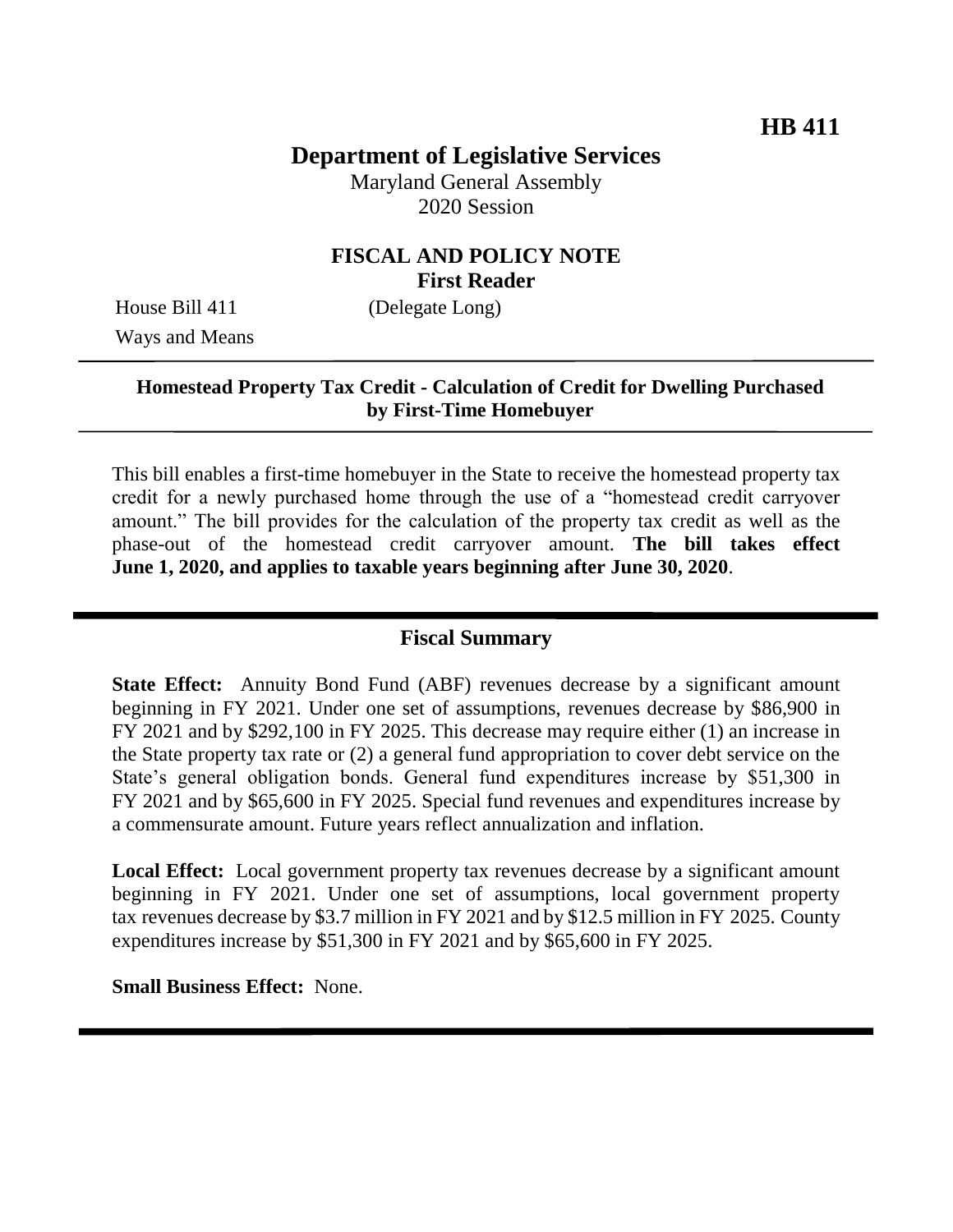### **Analysis**

**Bill Summary:** The homestead credit carryover amount is the difference between the most recent taxable assessment of a dwelling before the transfer of the dwelling to a new homeowner and the assessment that would have applied to the dwelling absent the homestead property tax credit.

The property tax credit proposed by the bill is calculated by multiplying the homestead credit carryover amount by the applicable property tax rate for the current year for the homeowner's property. The bill requires that the homestead credit carryover amount used to calculate the credit be reduced by 20% each year beginning in the second year a homeowner receives the credit. A homeowner may receive the greater of either the credit calculated under the bill or the homestead property tax credit.

**Current Law:** The Homestead Property Tax Credit Program (assessment caps) provides tax credits against State, county, and municipal real property taxes for owner-occupied residential properties for the amount of real property taxes resulting from an annual assessment increase that exceeds a certain percentage or "cap" in any given year. The State requires the cap on assessment increases to be set at 10% for State property tax purposes; however, local governments have the authority to lower the cap. A majority of local subdivisions have assessment caps below 10%: 21 counties in fiscal 2018, 2019, and 2020. **Exhibit 1** lists county assessment caps for fiscal 2018 through 2020.

Subject to submitting a specified application to the State Department of Assessments and Taxation (SDAT) and having the application approved, the department must authorize and the State, a county, or a municipality must grant a homestead property tax credit for a taxable year unless during the previous taxable year (1) the dwelling was transferred for consideration to new ownership; (2) the value of the dwelling was increased due to a change in the zoning classification of the dwelling initiated or requested by the homeowner or anyone having an interest in the property; (3) the use of the dwelling was changed substantially; or (4) the assessment of the dwelling was clearly erroneous due to an error in calculation or measurement of improvements on the real property.

In addition, in order to qualify for the property tax credit, a homeowner must actually reside in the dwelling by July 1 of the taxable year for which the property tax credit is to be allowed. A homeowner may claim a property tax credit for only one dwelling.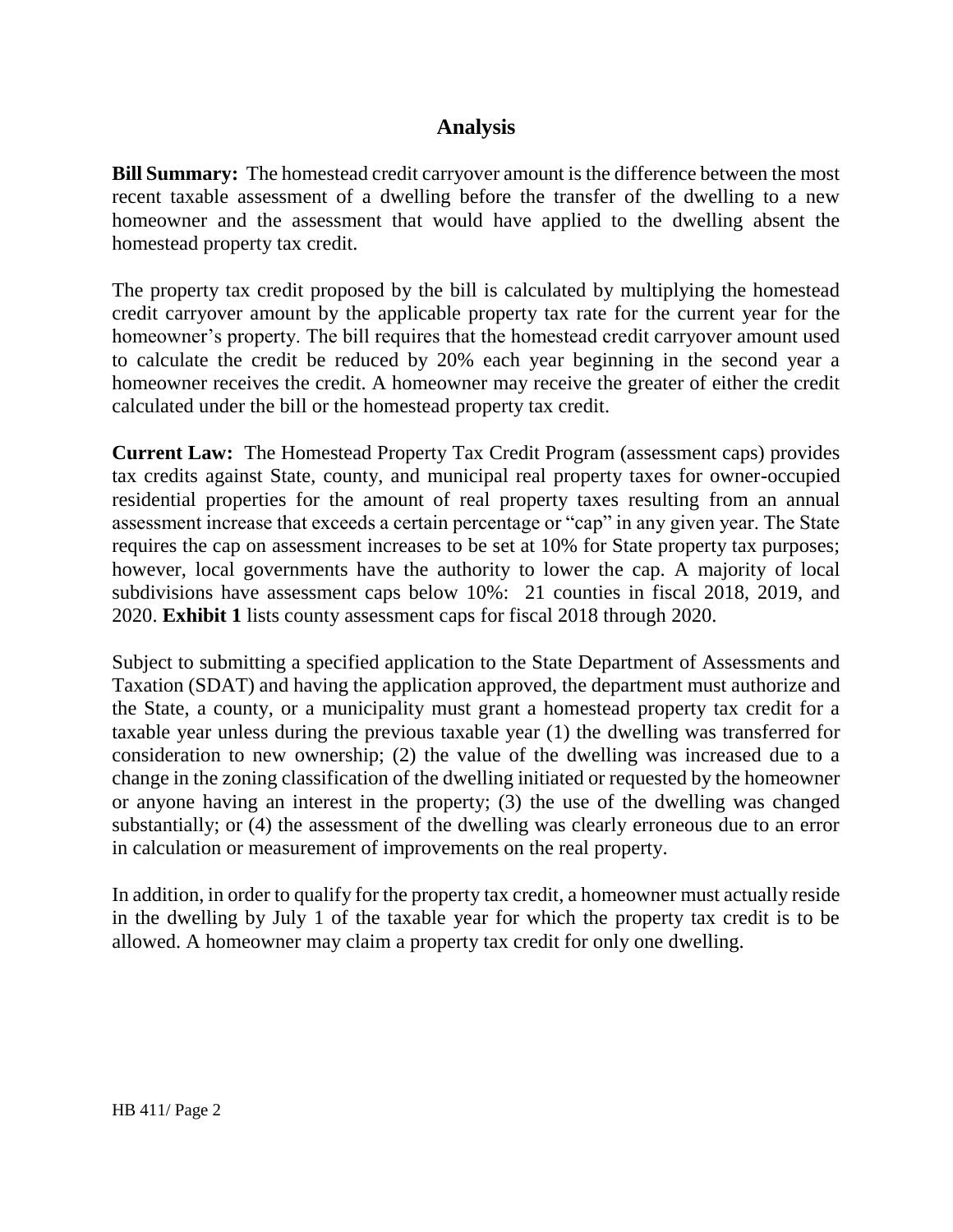| <b>Exhibit 1</b>              |  |
|-------------------------------|--|
| <b>County Assessment Caps</b> |  |

| County                | <b>FY 2018</b> | <b>FY 2019</b> | <b>FY 2020</b> |
|-----------------------|----------------|----------------|----------------|
| Allegany              | 4%             | 4%             | 4%             |
| Anne Arundel          | 2%             | 2%             | 2%             |
| <b>Baltimore City</b> | 4%             | 4%             | 4%             |
| <b>Baltimore</b>      | 4%             | 4%             | 4%             |
| Calvert               | 10%            | 10%            | 10%            |
| Caroline              | 5%             | 5%             | 5%             |
| Carroll               | 5%             | 5%             | 5%             |
| Cecil                 | 4%             | 4%             | 4%             |
| Charles               | 7%             | 7%             | 7%             |
| Dorchester            | 5%             | 5%             | 5%             |
| Frederick             | 5%             | 5%             | 5%             |
| Garrett               | 5%             | 5%             | 5%             |
| Harford               | 5%             | 5%             | 5%             |
| Howard                | 5%             | 5%             | 5%             |
| Kent                  | 5%             | 5%             | 5%             |
| Montgomery            | 10%            | 10%            | 10%            |
| Prince George's       | 1%             | 2%             | 3%             |
| Queen Anne's          | 5%             | 5%             | 5%             |
| St. Mary's            | 5%             | 5%             | 3%             |
| Somerset              | 10%            | 10%            | 10%            |
| Talbot                | 0%             | 0%             | 0%             |
| Washington            | 5%             | 5%             | 5%             |
| Wicomico              | 5%             | 5%             | 5%             |
| Worcester             | 3%             | 3%             | 3%             |

Source: State Department of Assessments and Taxation; Department of Legislative Services

**Background:** The Homestead Property Tax Credit Program is administered as follows:

 increases in property assessments are equally spread out over three years. For example, if a property's assessment increased by \$120,000, from \$300,000 to \$420,000, the increase would be phased-in through increments of \$40,000 annually for the next three years.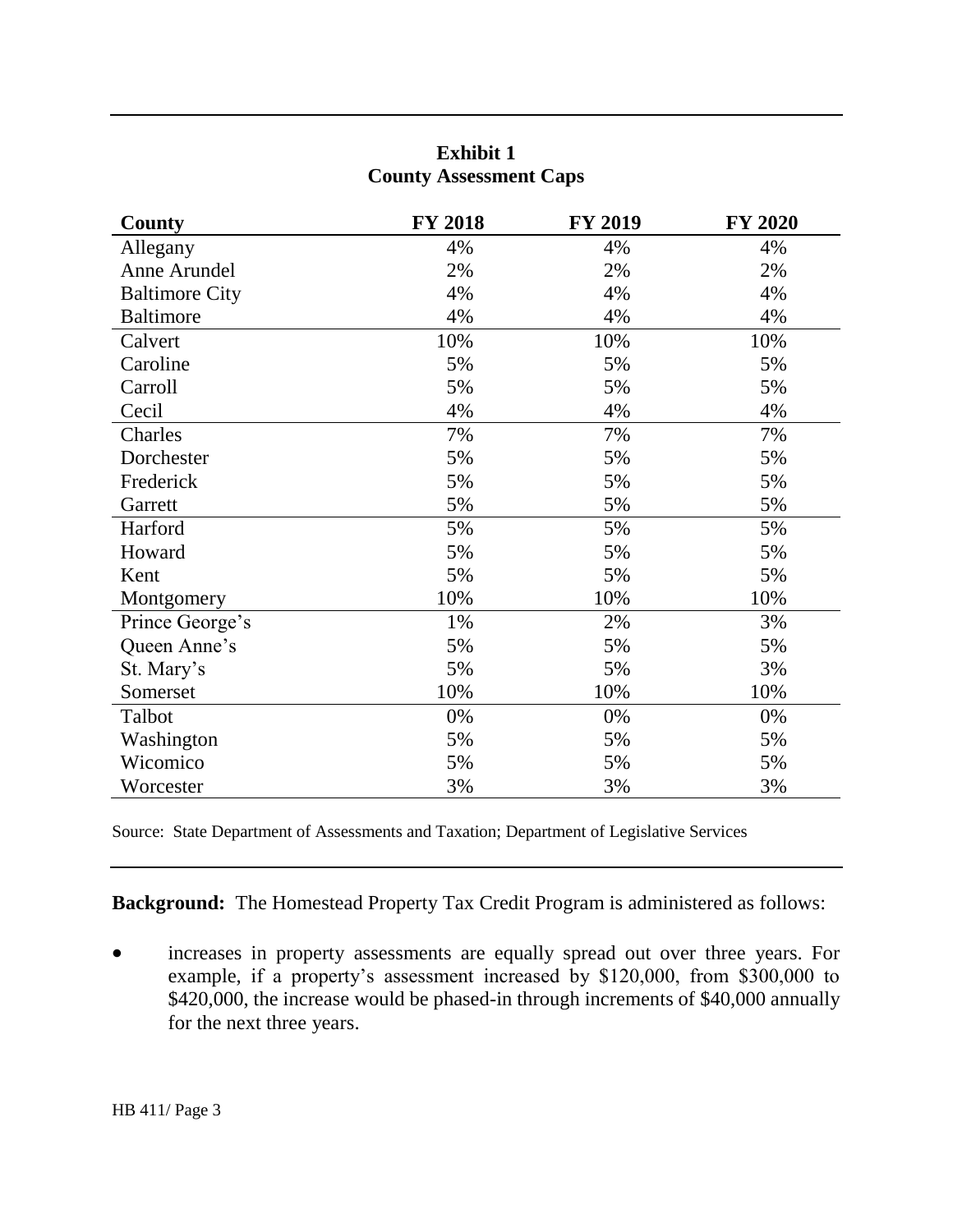- If the assessment cap was set at 10%, however, the amount of assessment subject to taxes would increase by only \$30,000 in the first year, \$33,000 in the following year, and \$36,300 in the third year.
- Since the assessment cap was set lower than the actual market increase, the homeowner does not have to pay taxes on the property's full assessed value.

The extent to which the Homestead Property Tax Credit Program may actually restrict the ability of a county to raise property tax revenues depends on the county's need for revenues from the property tax and other legal and practical limitations. For example, a county impacted by a charter-imposed property tax limitation measure would presumably reduce tax rates to offset the impact of rising assessments in the absence of the homestead credit.

#### *Property Assessments Increase in Recent Years*

Property assessments in Maryland increased significantly between fiscal 2000 and 2008. The average three-year increase in the full cash value of property undergoing reassessment totaled 5.7% in 2000 and 60.2% in 2006, statewide. Property assessments continued to experience strong growth through fiscal 2008; however, the continual rapid increase in property assessments halted in 2009 for most jurisdictions, as property valuation declined reflecting the national credit crisis and deteriorating economic conditions. Over a four-year period, local jurisdictions across Maryland experienced a sharp decline in property assessments. Due to improvements in the national economy, property assessments statewide started to increase in 2014. **Exhibit 2** shows annual assessment increases since 2016. Additional information on local property assessments can be found in Chapter 5 of the *[Overview of Maryland Local Governments](http://dls.maryland.gov/pubs/prod/InterGovMatters/LocFinTaxRte/Overview-of-Maryland-Local-Governments-2019.pdf)* report. A copy of the report can be found on the Department of Legislative Services website.

| <b>Exhibit 2</b><br><b>Triennial Change in Full Cash Value</b> |                          |                         |                         |                         |                         |
|----------------------------------------------------------------|--------------------------|-------------------------|-------------------------|-------------------------|-------------------------|
| <b>Assessment Group</b><br>Statewide                           | 2016<br>Group 1<br>10.9% | 2017<br>Group 2<br>8.2% | 2018<br>Group 3<br>7.7% | 2019<br>Group 1<br>9.1% | 2020<br>Group 2<br>8.9% |

HB 411/ Page 4 **State Fiscal Effect:** ABF revenues decrease by a significant amount beginning in fiscal 2021 due to first-time homebuyers using homestead credit carryover amounts to keep the prior homeowners property assessment. Under current law, homestead property tax credits do not transfer from one homeowner to another and each new homeowner receives a new property assessment upon transfer of the property. The amount of the revenue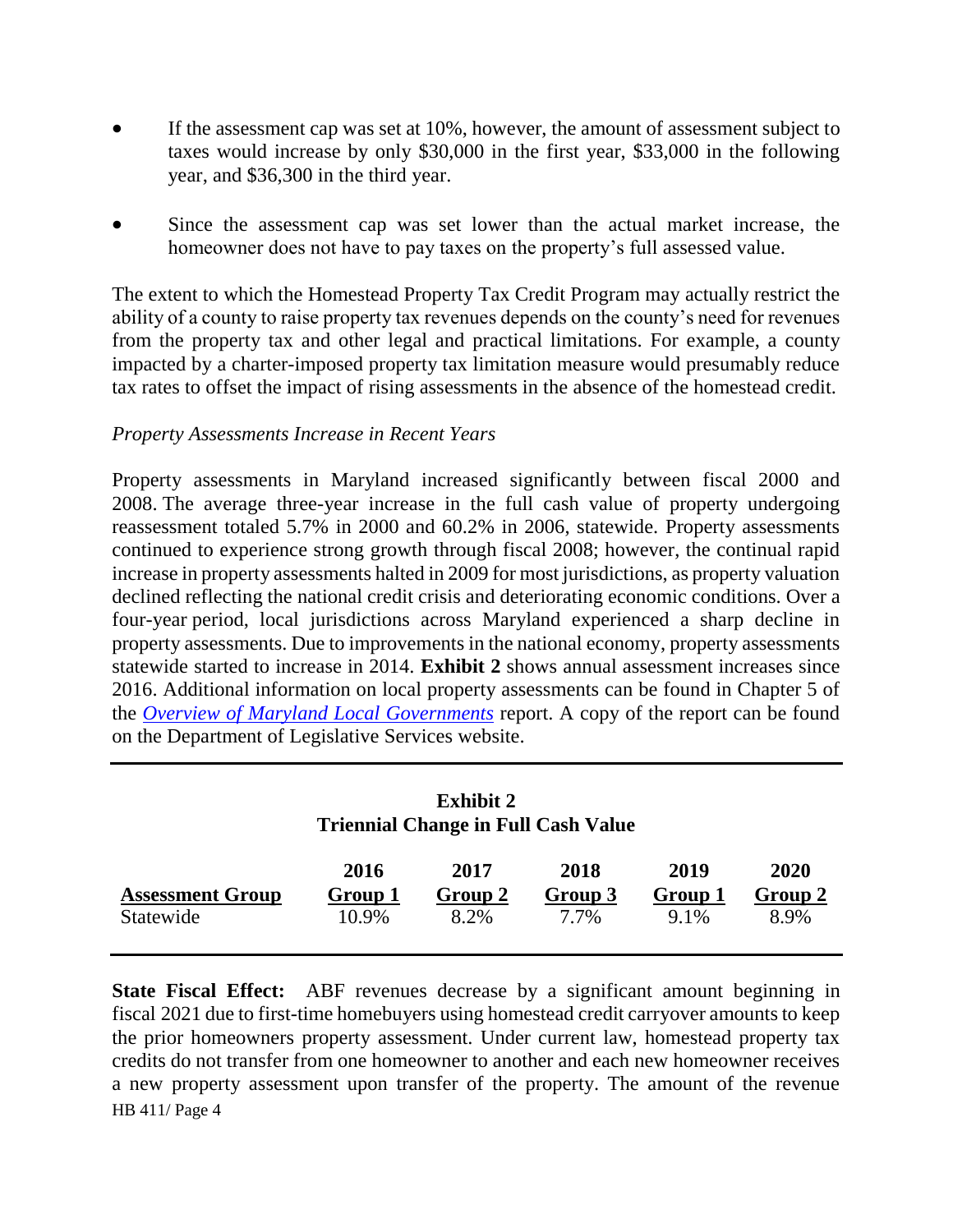decrease depends on the number of first-time homeowners who purchase homes each year and the amount of the homestead credit carryover amount.

*For illustrative purposes only*, it is estimated that ABF revenues decrease by approximately \$86,900 in fiscal 2021 and by \$292,100 in fiscal 2025. The estimate is based on the following facts and assumptions:

- SDAT reports that for all home sales in Maryland in fiscal 2019, the total pre-sale assessment for residential property was approximately \$35.8 billion for county assessment purposes and \$36.4 billion for State assessment purposes;
- SDAT reports that for all home sales in Maryland in fiscal 2019, the total post-sale assessment for residential property was approximately \$36.6 billion;
- the total estimated homestead carryover amount is therefore \$808.0 million for county assessment purposes and \$194.0 million for State assessment purposes;
- 40% of home purchases are made by first-time homebuyers;
- the State real property tax rate is \$0.112 per \$100 of assessment and current county real property tax rates range from \$0.6372 per \$100 of assessment in Talbot County to \$2.248 per \$100 of assessment in Baltimore City; and
- the number of homes purchased by first-time homebuyers remains constant.

To the extent the homestead property tax credit amount is greater in future years, State revenues may be impacted since the bill authorizes the homeowner to receive the greater of the homestead credit carryover amount or the homestead property tax credit.

#### *Impact on Debt Service Payments*

Debt service payments on the State's general obligation bonds are paid from the ABF. Revenue sources for the fund include State property taxes, premium from bond sales, and repayments from certain State agencies, subdivisions, and private organizations. General funds may be appropriated directly to the ABF to make up any differences between the debt service payments and funds available from property taxes and other sources. The fiscal 2021 State budget includes \$1.4 billion for general obligation debt service costs, including \$226.0 million in general funds, \$1.1 billion in special funds from the ABF, \$6.9 million in transfer tax revenues, and \$11.0 million in federal funds.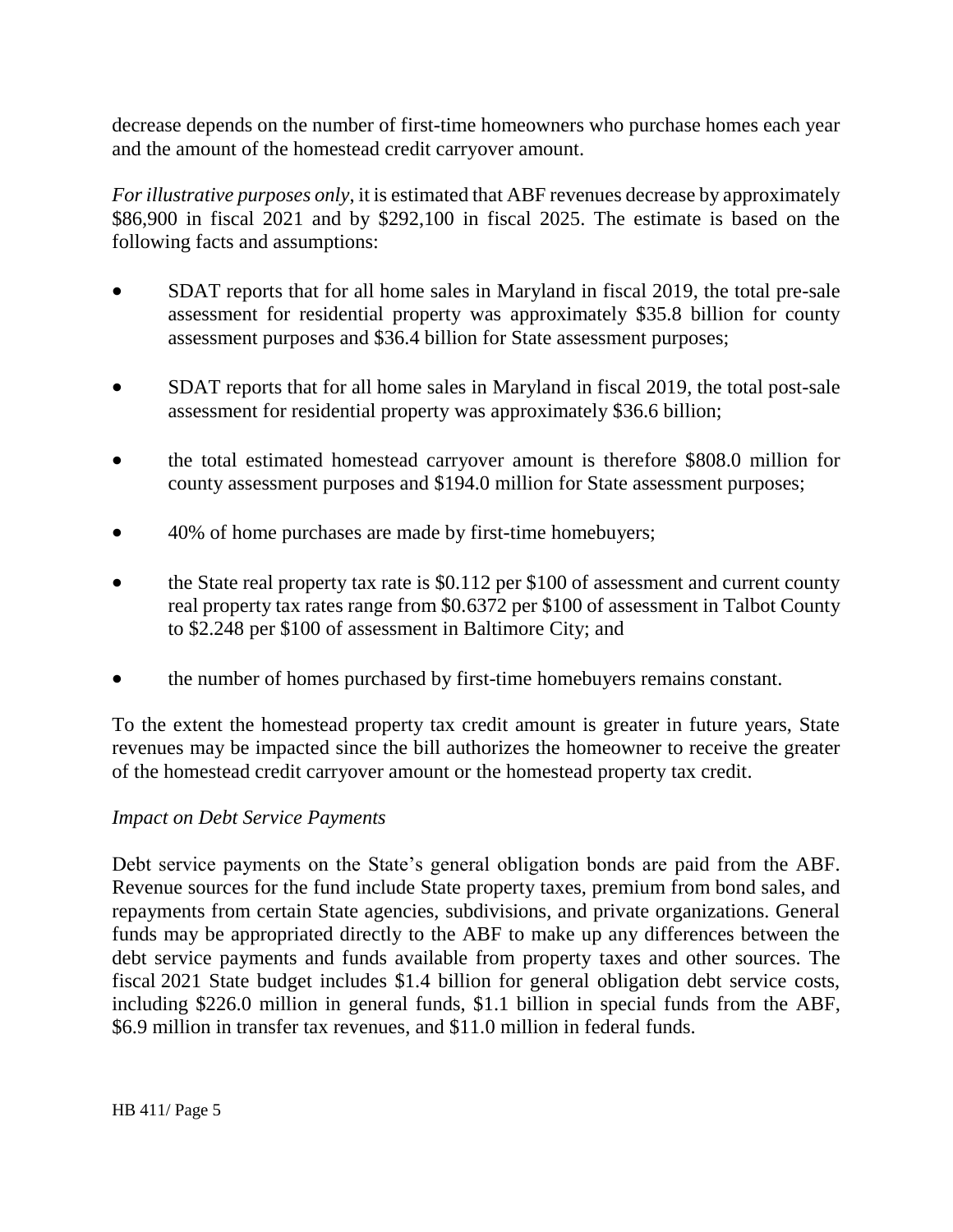To offset the reduction in State property tax revenues, general fund expenditures could increase in an amount equal to the decrease in the ABF revenues, or the State property tax rate would have to be increased to meet debt service payments. This assumes that the ABF does not have an adequate fund balance to cover the reduction in State property tax revenues.

### *Personnel Expenditures*

General fund expenditures at SDAT increase by \$102,700 in fiscal 2021, which accounts for a 90-day start-up delay and reflects the cost of hiring two auditors to verify the compliance and first-time home ownership in Maryland. It includes salaries, fringe benefits, one-time start-up costs, and ongoing operating expenses.

| Position(s)                             |           |
|-----------------------------------------|-----------|
| Salaries and Fringe Benefits            | \$91,952  |
| <b>Operating Expenses</b>               | 10,733    |
| <b>Total FY 2021 State Expenditures</b> | \$102,685 |

Future year expenditures reflect full salaries with annual increases and employee turnover and ongoing operating expenses.

SDAT also reports that it could incur significant computer programming costs to reprogram their tax system to allow for the carryover the homestead property tax credit from one homeowner to another.

However, the counties and Baltimore City are required to reimburse SDAT for 50% of the costs of real property and business personal property valuation as well as 50% of the costs incurred by the department with regard to information technology. As a result, total general fund expenditures will increase by \$51,300 in fiscal 2021 and by \$65,600 in fiscal 2025, while special fund revenues and expenditures increase by a commensurate amount from reimbursements from county governments to administer the program.

**Local Fiscal Effect:** Local government revenues decrease by a significant amount beginning in fiscal 2021 due to first-time homebuyers using homestead credit carryover amounts for newly purchased residences. Based on the data and assumptions used to estimate the State fiscal effect, it is estimated that local property tax revenues will decrease by approximately \$3.7 million in fiscal 2021 and by \$12.5 million in fiscal 2025.

County expenditures increase by \$51,300 in fiscal 2021 and by \$65,600 in fiscal 2025 to reimburse SDAT for the staffing costs needed to administer the program.